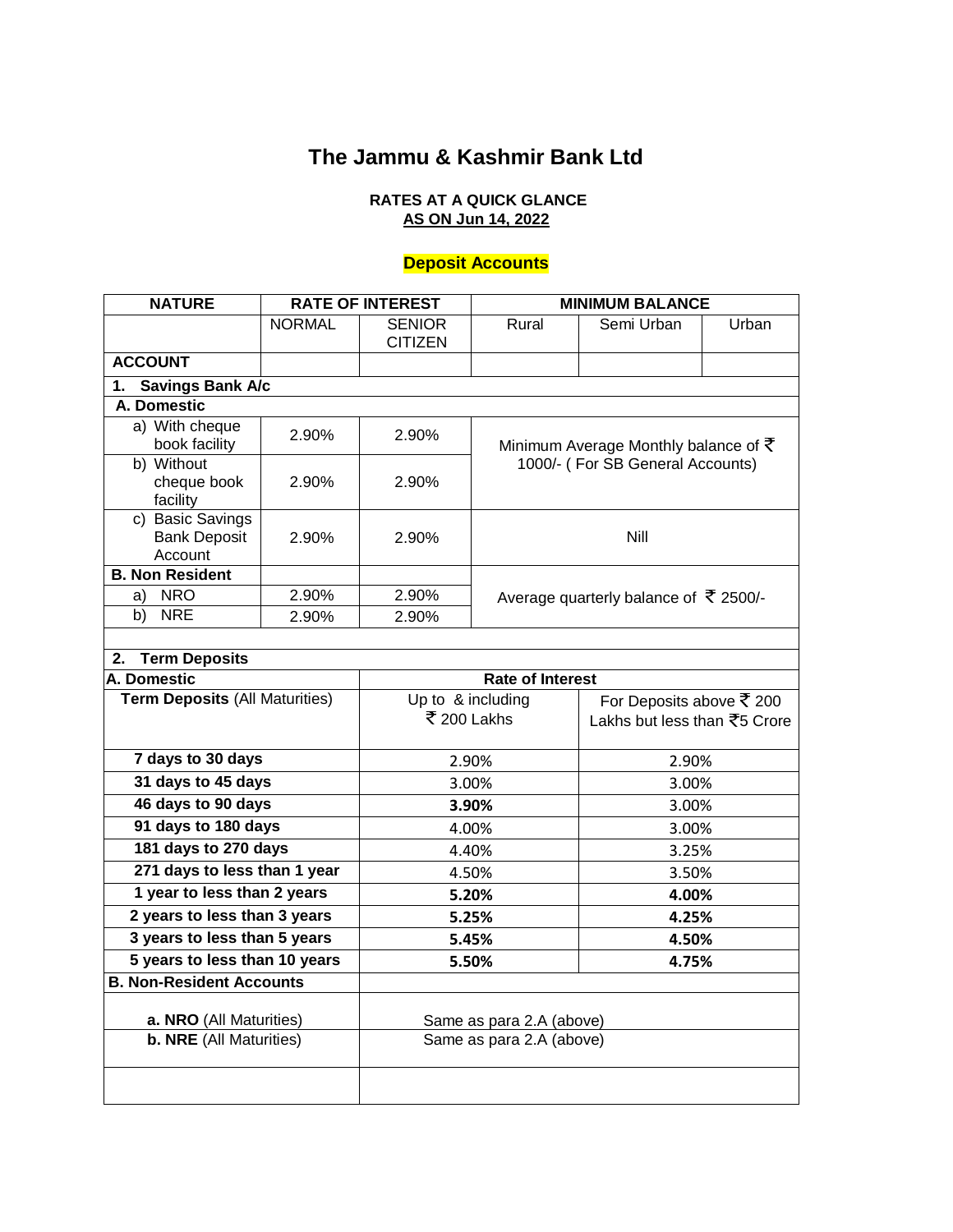## **C. FCNR(B)**

| <b>FCY</b>       | 1 year to less<br>than 2 years | 2 years to<br>less than 3<br>years | 3 years to<br>less than 4<br>years | 4 years to<br>less than 5<br>years | 5 years<br>only |
|------------------|--------------------------------|------------------------------------|------------------------------------|------------------------------------|-----------------|
| <b>USD</b>       | 1.85                           | 1.88                               | 1.90                               | 1.92                               | 1.98            |
| <b>GBP</b>       | 1.46                           | 1.90                               | 2.06                               | 2.16                               | 2.21            |
| <b>EUR</b>       | $\overline{0}$                 | $\mathbf 0$                        | 0                                  | $\overline{0}$                     | 0               |
| JPY *            | 0                              | $\overline{0}$                     | $\overline{0}$                     |                                    |                 |
| CAD*             | 1.60                           | 1.65                               | 1.90                               |                                    |                 |
| AUD <sup>*</sup> | 1.20                           | 1.30                               | 1.60                               |                                    |                 |

\*Deposits in JPY,CAD & AUD to be accepted for a maximum period of 3 years only.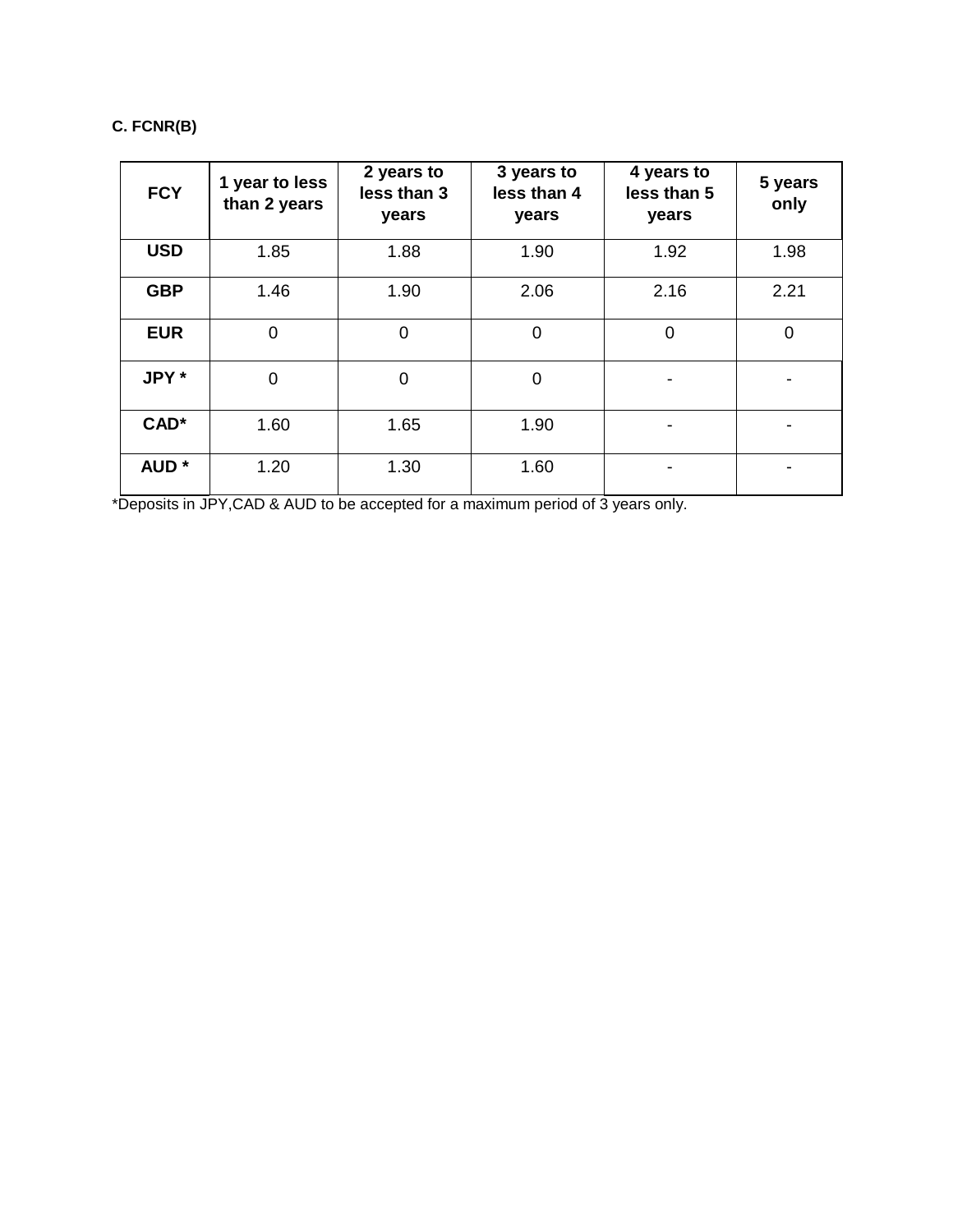### **LOANS**

|                                                    | <b>RATE OF INTEREST</b> |                    |                                          |                                                                                                           | <b>Processing Charges</b>                       |
|----------------------------------------------------|-------------------------|--------------------|------------------------------------------|-----------------------------------------------------------------------------------------------------------|-------------------------------------------------|
| <b>LOANS</b>                                       |                         |                    |                                          |                                                                                                           |                                                 |
| 1. Housing Loan                                    | <b>Priority Sector</b>  | Up to 100<br>lakhs | More than 100<br>lakhs upto 300<br>lakhs | Above 300<br>lakhs                                                                                        |                                                 |
| <b>Floating Category</b>                           |                         |                    |                                          |                                                                                                           |                                                 |
| Up to 5 years                                      | 7.15%                   | 7.25%              | 7.40%                                    | 7.55%                                                                                                     | 0.25% of loan amount +                          |
| More than 5 Yrs & up<br>to 10 Yrs                  | 7.15%                   | 7.25%              | 7.40%                                    | 7.55%                                                                                                     | <b>GST</b><br>Minimum Rs. 5000 and              |
| More than 10 Yrs                                   | 7.15%                   | 7.25%              | 7.40%                                    | 7.55%                                                                                                     | Maximum Rs 25000                                |
| <b>Fixed Category</b>                              | <b>NA</b>               | <b>NA</b>          | <b>NA</b>                                | <b>NA</b>                                                                                                 |                                                 |
| Up to 5 years<br>More than 5 Yrs & up<br>to 10 Yrs |                         |                    |                                          |                                                                                                           |                                                 |
| More than 10 Yrs                                   |                         |                    |                                          |                                                                                                           |                                                 |
| <b>Personal Loan</b>                               |                         |                    |                                          |                                                                                                           |                                                 |
| 2.<br><b>Consumer</b><br>a)<br><b>Durable Loan</b> | 10.80%                  |                    |                                          |                                                                                                           | For loan upto `75000: `<br>250 + GST.           |
|                                                    |                         |                    |                                          |                                                                                                           | For loan above ` 75000: `<br>500 + GST.         |
| <b>Senior Citizen</b><br>b)<br><b>Loan Scheme</b>  |                         |                    |                                          |                                                                                                           |                                                 |
| <b>Personal Loan</b><br>C)<br><b>Scheme</b>        |                         |                    |                                          |                                                                                                           | For salaried employees<br>and pensioners : NILL |
|                                                    | 10.80 % OR 11.80%       |                    |                                          | For<br>Businessmen/Professionals<br>: 1% of loan amount +GST.<br>Maximum ` 10000 + GST                    |                                                 |
| <b>Vehicle Loan</b><br>3.                          |                         |                    |                                          |                                                                                                           |                                                 |
| a) Two Wheeler<br>Loans                            | 8.95% to 9.45%          |                    |                                          | 1.00% of loan amount +<br><b>GST</b><br>(Minimum `500 + GST;<br>Maximum `2000+ GST)                       |                                                 |
| b) Commercial<br>Vehicle Loans                     | 8.45% to 9.45%          |                    |                                          | Up to Rs.50 lacs:<br>0.50%+GST<br>Above Rs.50 lacs:<br>0.75%+GST subject to<br>maximum of<br>Rs.50000+GST |                                                 |
| c) For New Cars                                    | 7.70% to 8.20%          |                    |                                          | 0.50% of loan amount +<br>GST (Minimum `1500 +<br>GST; Maximum `15000+<br>GST)                            |                                                 |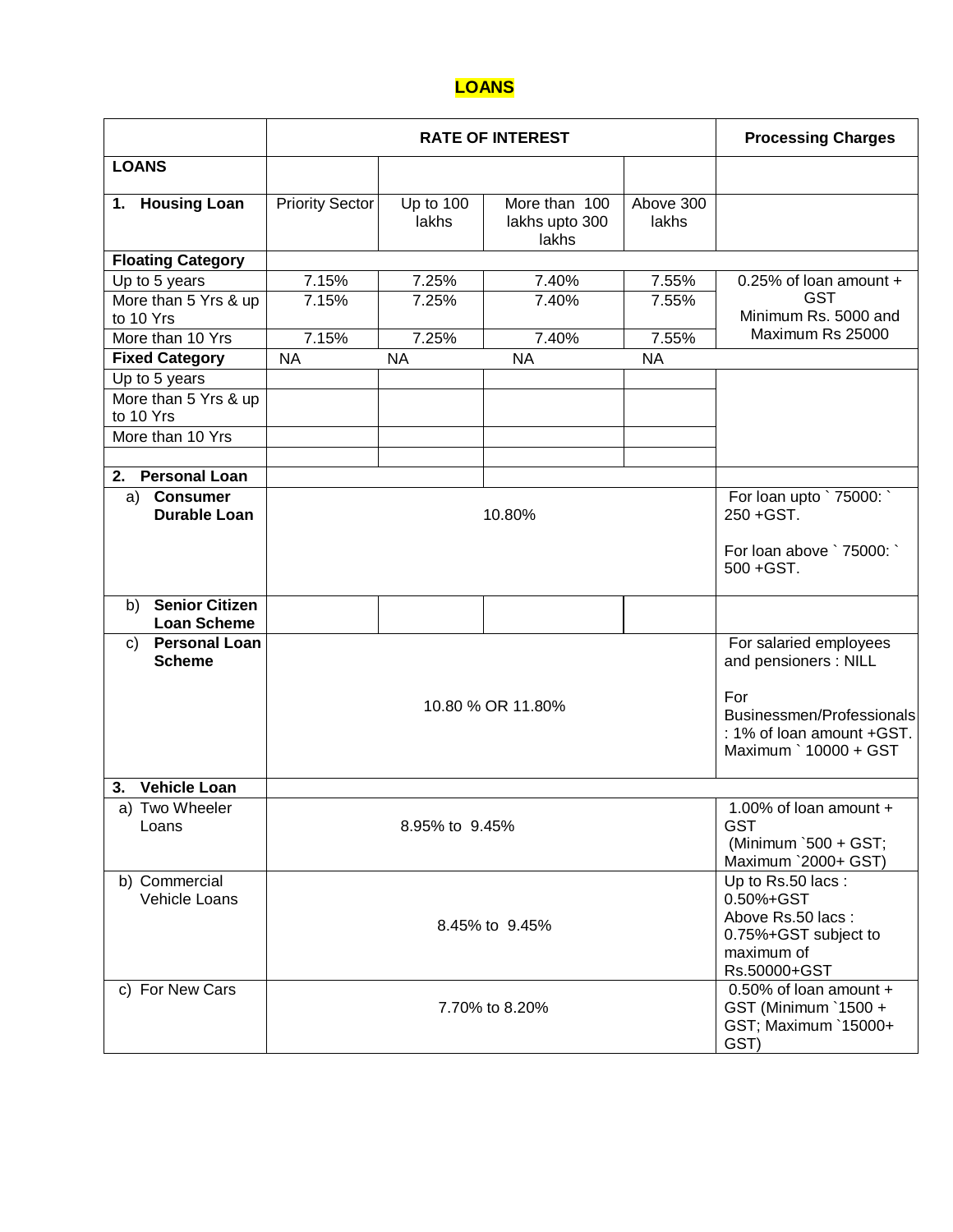|    | d) For Old Cars                                         |               | 10.70% to 11.70%   |                             |                     | 1.0% of the loan amount<br>plus applicable GST<br>Minimum of $\overline{2000/-}$ + GST<br>Maximum: ₹15000/- + GST |
|----|---------------------------------------------------------|---------------|--------------------|-----------------------------|---------------------|-------------------------------------------------------------------------------------------------------------------|
| 4. | <b>Educational</b>                                      | Period        |                    | Amount                      |                     |                                                                                                                   |
|    | <b>Loans (Floating</b><br>Interest rate<br>option only) |               | Upto Rs 10<br>Lacs | Rs 10 Lacs to Rs<br>20 Lacs | Above Rs<br>20 Lacs | For studies<br>in $India = NILL$                                                                                  |
|    |                                                         | Upto 5 years  | 8.95%              | 9.95%                       | 10.45%              | For Studies:<br>Abroad = $1\%$ of the loan<br>amount sanctioned with a                                            |
|    |                                                         | Above 5 years | 8.45%              | 9.20%                       | 9.70%               | maximum of Rs. 5000/-<br>(Refundable subject to<br>certain conditions)                                            |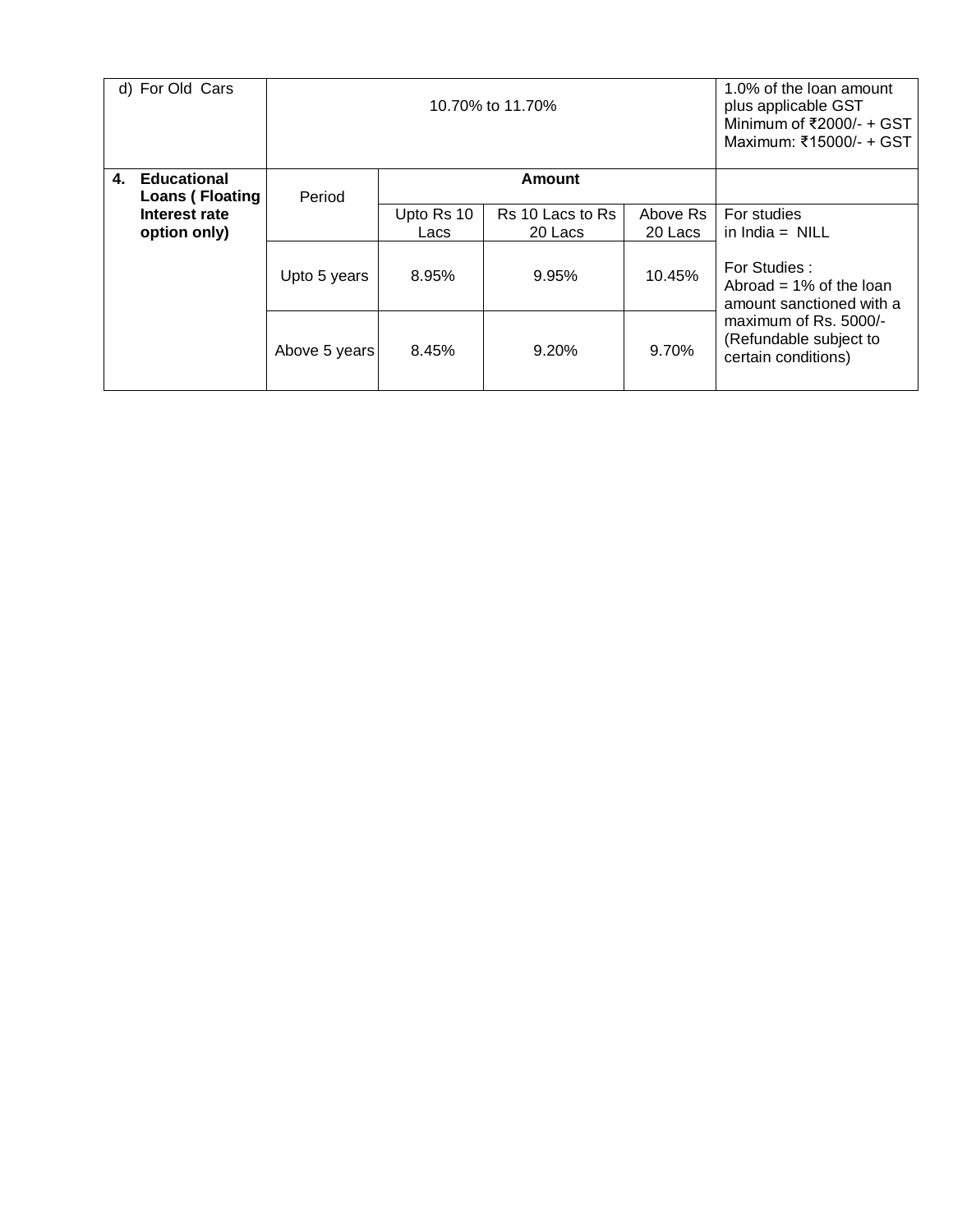| <b>CHARGES</b>           |                                                                                                     |                                                                                                                                                          |                                                             |                  |  |  |  |
|--------------------------|-----------------------------------------------------------------------------------------------------|----------------------------------------------------------------------------------------------------------------------------------------------------------|-------------------------------------------------------------|------------------|--|--|--|
|                          | <b>Fee Based Services</b>                                                                           |                                                                                                                                                          |                                                             |                  |  |  |  |
| 1.                       | <b>Lockers</b>                                                                                      |                                                                                                                                                          |                                                             |                  |  |  |  |
|                          |                                                                                                     |                                                                                                                                                          |                                                             |                  |  |  |  |
|                          |                                                                                                     | Rate (exclusive of GST) per annum *to be paid in advance                                                                                                 |                                                             |                  |  |  |  |
|                          | <b>Classification</b>                                                                               | <b>Metro</b>                                                                                                                                             | Urban                                                       | Semi-Urban/Rural |  |  |  |
|                          | <b>Small</b>                                                                                        | ₹1600                                                                                                                                                    | ₹1400                                                       | ₹1200            |  |  |  |
|                          | <b>Medium</b>                                                                                       | ₹2400                                                                                                                                                    | ₹2200                                                       | ₹2000            |  |  |  |
|                          | Large                                                                                               | ₹5000                                                                                                                                                    | ₹4500                                                       | ₹4000            |  |  |  |
|                          | <b>Extra large</b>                                                                                  | ₹8000                                                                                                                                                    | ₹7500                                                       | ₹7000            |  |  |  |
| 2.                       | <b>Credit Cards</b>                                                                                 |                                                                                                                                                          |                                                             |                  |  |  |  |
|                          | <b>Entrance Fees</b>                                                                                |                                                                                                                                                          | <b>NILL</b>                                                 |                  |  |  |  |
|                          | <b>Annual Fees</b>                                                                                  | plus GST)                                                                                                                                                | Gold: `200, Platinum: `300, Corporate `500 and World ` 1000 |                  |  |  |  |
|                          | Add on Card                                                                                         |                                                                                                                                                          | <b>NILL</b>                                                 |                  |  |  |  |
|                          | Service charges on<br>outstanding balance                                                           | 3% per month + GST                                                                                                                                       |                                                             |                  |  |  |  |
|                          | Cash withdrawal fees                                                                                | 3% of the amount with a minimum of `300 per transaction +<br><b>GST</b>                                                                                  |                                                             |                  |  |  |  |
|                          | Hot listing charges                                                                                 | <b>NILL</b>                                                                                                                                              |                                                             |                  |  |  |  |
|                          | Renewal fee for all<br>variants                                                                     | $\sqrt{200 + GST}$                                                                                                                                       |                                                             |                  |  |  |  |
|                          | Card replacement<br>charges                                                                         | $\degree$ 200 + GST                                                                                                                                      |                                                             |                  |  |  |  |
|                          | Late payment fee                                                                                    | $\degree$ 100 + GST                                                                                                                                      |                                                             |                  |  |  |  |
|                          | Charges for over limit<br>usage                                                                     | 2.5% of over limit amount subject to a minimum of `400/-<br>+GST                                                                                         |                                                             |                  |  |  |  |
|                          | Retrieval of charge slip                                                                            | Actual charges incurred with a minimum of `100 per charge<br>$slip + GST$                                                                                |                                                             |                  |  |  |  |
|                          | PIN replacement fee                                                                                 | $100 + GST$                                                                                                                                              |                                                             |                  |  |  |  |
| <b>Debit Cards</b><br>3. |                                                                                                     |                                                                                                                                                          |                                                             |                  |  |  |  |
|                          | Issuance of personalized<br>EMV debit card of<br><b>MasterCard</b>                                  | $200/- + GST$                                                                                                                                            |                                                             |                  |  |  |  |
|                          | <b>International Debit Card</b>                                                                     |                                                                                                                                                          |                                                             |                  |  |  |  |
| a)                       | Debit Card-Transaction<br>Charge-Non J&K Bank<br>international ATMs<br><b>Financial Transaction</b> | $\dot{\ }$ 100 + GST (For conversion, a 3.5% mark up on<br>MasterCard wholesale exchange rate prevailing at the time of<br>transaction shall be applied) |                                                             |                  |  |  |  |
| b)                       | Non-Financial<br>Transactions                                                                       | $\degree$ 25 + GST                                                                                                                                       |                                                             |                  |  |  |  |
| C)                       | Transactions denied at<br>other bank ATM due to<br>insufficient balance                             | $25 + GST$                                                                                                                                               |                                                             |                  |  |  |  |
| 4.                       | <b>Demand Draft / Pay</b><br><b>Orders /Banker's</b><br>Cheque                                      |                                                                                                                                                          |                                                             |                  |  |  |  |
|                          | <b>Issuance</b>                                                                                     | Upto ` 5000                                                                                                                                              |                                                             | `25 + GST        |  |  |  |
|                          |                                                                                                     |                                                                                                                                                          |                                                             |                  |  |  |  |